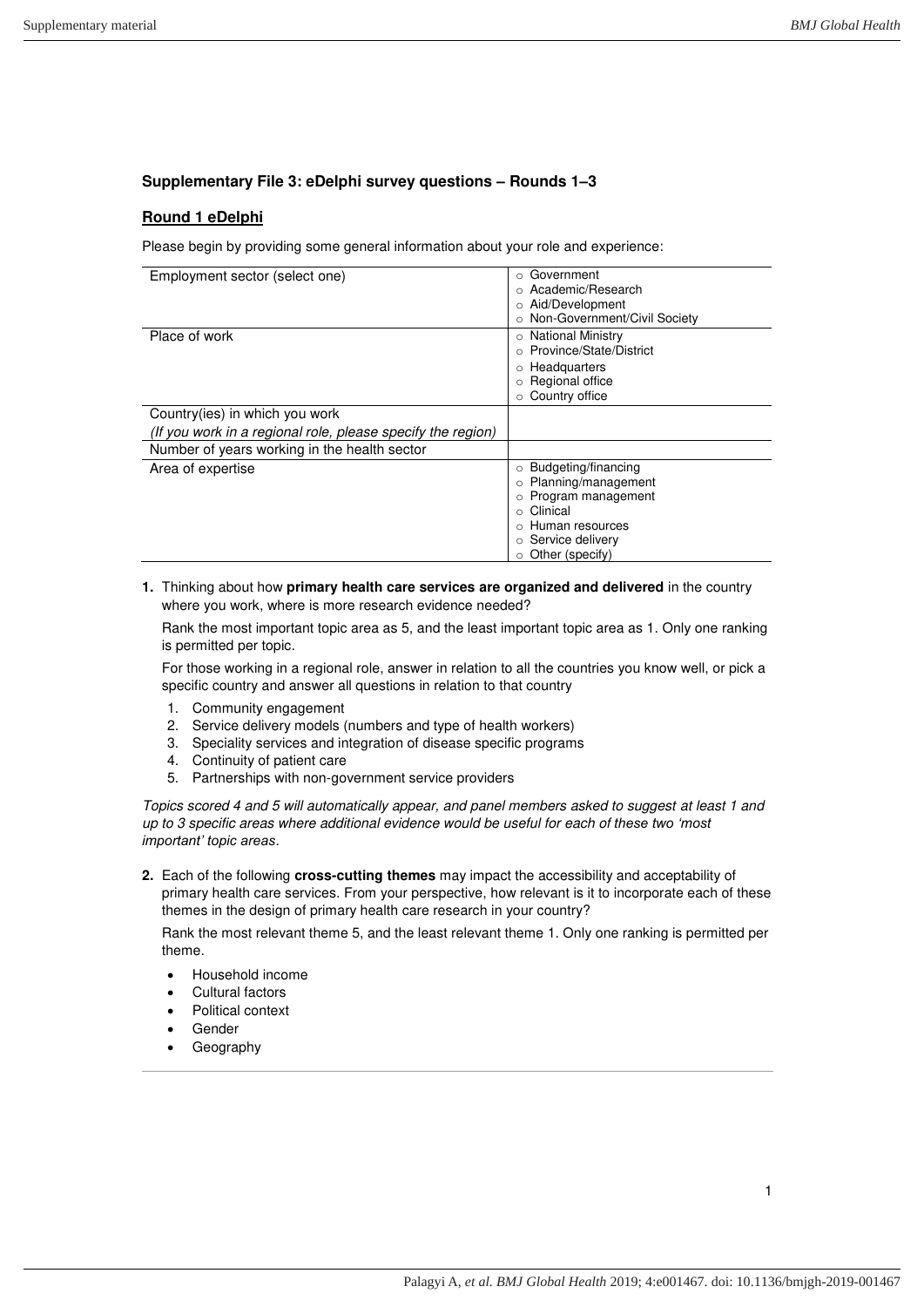## **Round 2 eDelphi**

**1.** The evidence gaps in the following three screens relate to the **organisation and models of primary health care** in the Asia-Pacific region.

Please rank each of these research topics from 1 to 3.

Tier 1 should include those topics of highest priority, and Tier 3 should include those topics of least priority. Use the following definition of priority tiers to guide your ranking:

### **Priority Tiers:**

Tier 1: Includes research gaps of high potential leverage, in which more evidence is likely to have a significant impact on strengthening PHC performance.

Tier 2: Includes research gaps of moderate potential leverage, in which more evidence is somewhat likely to have an impact on strengthening PHC performance.

Tier 3: Includes research gaps for which more evidence is unlikely to have an impact on strengthening PHC performance.

#### **i. Primary health care team composition, structure and services**

What package of primary health care services is the most effective and appropriate for the population?

What is the optimum mix of health workers at primary health care level?

What is the most effective and sustainable primary health care service delivery model for the management of chronic diseases in a resource-constrained setting?

How can we integrate electronic health records into mobile primary health care services?

How can task-shifting (e.g. use of non-physician health workers) be used to support the delivery of primary health care?

What incentives will ensure the long-term availability of doctors at the primary health care level?

What are the support needs of doctors who are caring for rural and remote communities?

What systems of quality control and improvement can be effectively and sustainably implemented at the primary health care level?

What is the difference between the expected and actual workload of individual members of the primary health care team?

### **ii. Patient management tools**

How can we apply mHealth/eHealth technology to provide supportive supervision for community health workers?

How can we use mHealth technology at the village level to improve preventative and promotive services?

What are the limits placed on use of mHealth/eHealth by coverage of mobile networks, ownership of mobile phones, and literacy of those receiving messages?

What strategies will improve co-ordination and communication between providers, including between public and private providers, and between rural and urban settings?

How can we address the different barriers to continuity of patient care in urban and rural/remote areas?

## **iii. Integration of disease specific programs**

What is the impact on the wellbeing, motivation and workload of community health workers when integrating a new primary health care program?

What are sustainable models of disease integration that would a) make best use of existing vertical programs, and b) strengthen primary health care?

How should payers work with providers to design funding models that better support integrated care?

How can administrators engage donors to better support integration through their funding models?

What approaches to treating communicable diseases can be effectively transferred to the management of chronic diseases?

How can we best integrate primary, secondary and tertiary care across the health sector?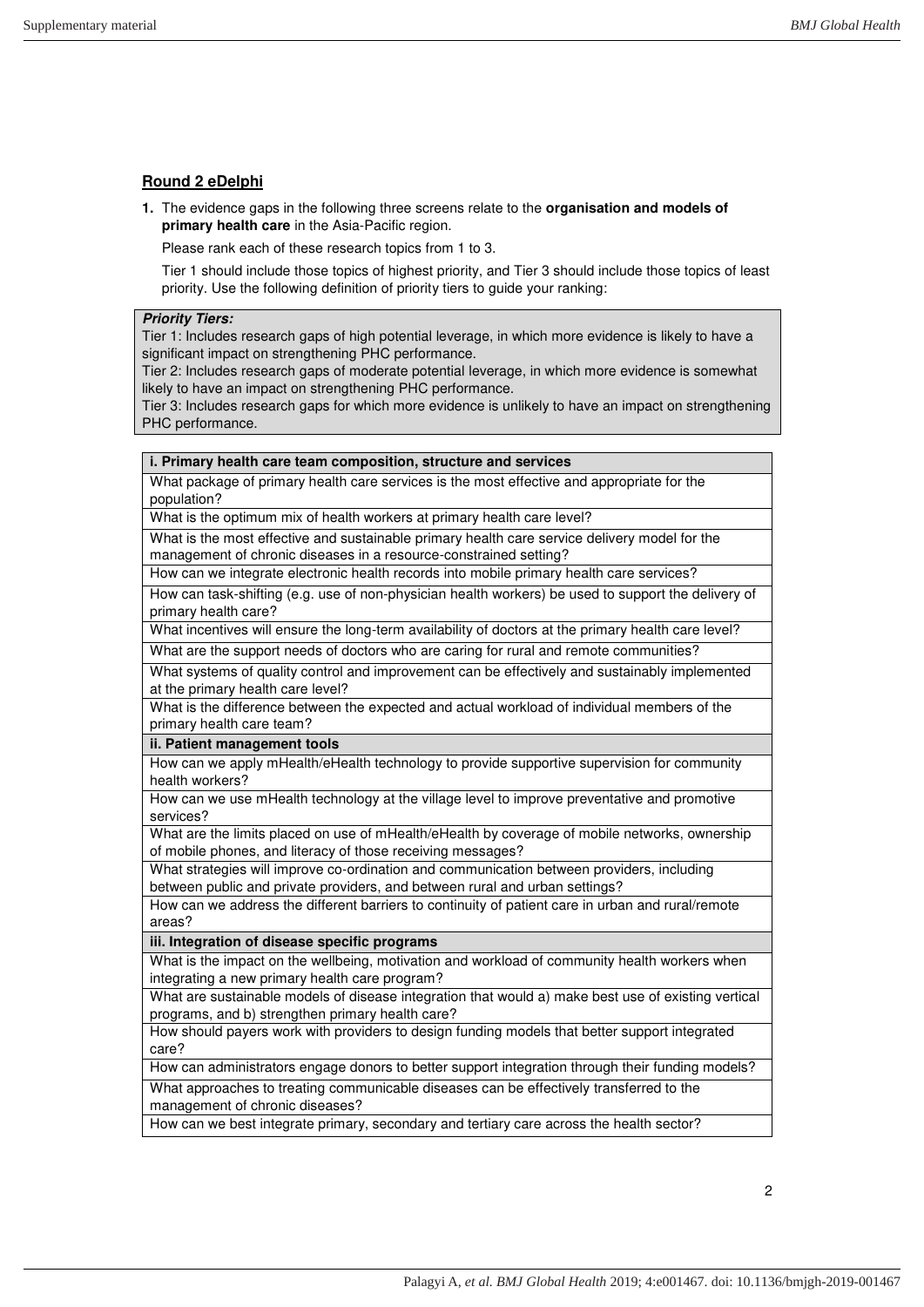- **2.** These final evidence gaps relate to **planning and accountability** in primary health care.
- Please rank each of these research topics from 1 to 3. Tier 1 should include those topics of highest priority, and Tier 3 should include those topics of least priority.

How can we project the primary health care needs of the future?

How do we ensure that essential drugs and diagnostics are always available in primary health care services?

How do we use routine health information, survey data and surveillance data to identify and address inequities in service coverage?

How to ensure that cost-effectiveness data are locally relevant and applied in decision-making?

Why do the majority of successful pilots not get scaled-up?

How can administrators and providers effectively involve the community in the design and oversight of primary health care packages and service delivery?

How can health services be more culturally competent and responsive to diverse communities?

How do primary health care managers assess and manage staff performance?

How can the health literacy of individuals and organisations be measured and improved?

## **Round 3 eDelphi**

In Round 2 of the Delphi exercise, Expert Panel members prioritised evidence and research gaps in two areas: i) organisation and models of primary health care, and ii) financing of primary health care.

Responses from all panel members were combined to group research gaps into three priority tiers. Research gaps ranked in the top two tiers are presented on the following two screens for final prioritisation.

Through this final round we aim to achieve consensus agreement among Asia Pacific stakeholders on the top 10 primary health care research priorities within each area.

**1.** In relation to the **organisation of primary health care**, the Expert Panel ranked the following 19 questions as top priorities during Round 2.

Give a priority score of 1 to 5 to each of these research questions. Consider, would better evidence on this topic be useful in your country? For those working in a regional role, answer in relation to all the countries you know well, or pick a specific country and answer all questions in relation to that country.

5=high priority 1=low priority

What are sustainable models of disease integration that would a) make best use of existing vertical programs, and b) strengthen primary health care?

What is the most effective and sustainable primary health care service delivery model for the management of chronic diseases in a resource-constrained setting?

How can task-shifting (e.g. use of non-physician health workers) be used to support the delivery of primary health care?

How can we address the different barriers to continuity of patient care in urban and rural/remote areas?

How should payers work with providers to design funding models that better support integrated care?

What is the impact on the wellbeing, motivation and workload of community health workers when integrating a new primary health care program?

How can we project the primary health care needs of the future?

What approaches to treating communicable diseases can be effectively transferred to the management of chronic diseases?

What package of primary health care services is the most effective and appropriate for the population?